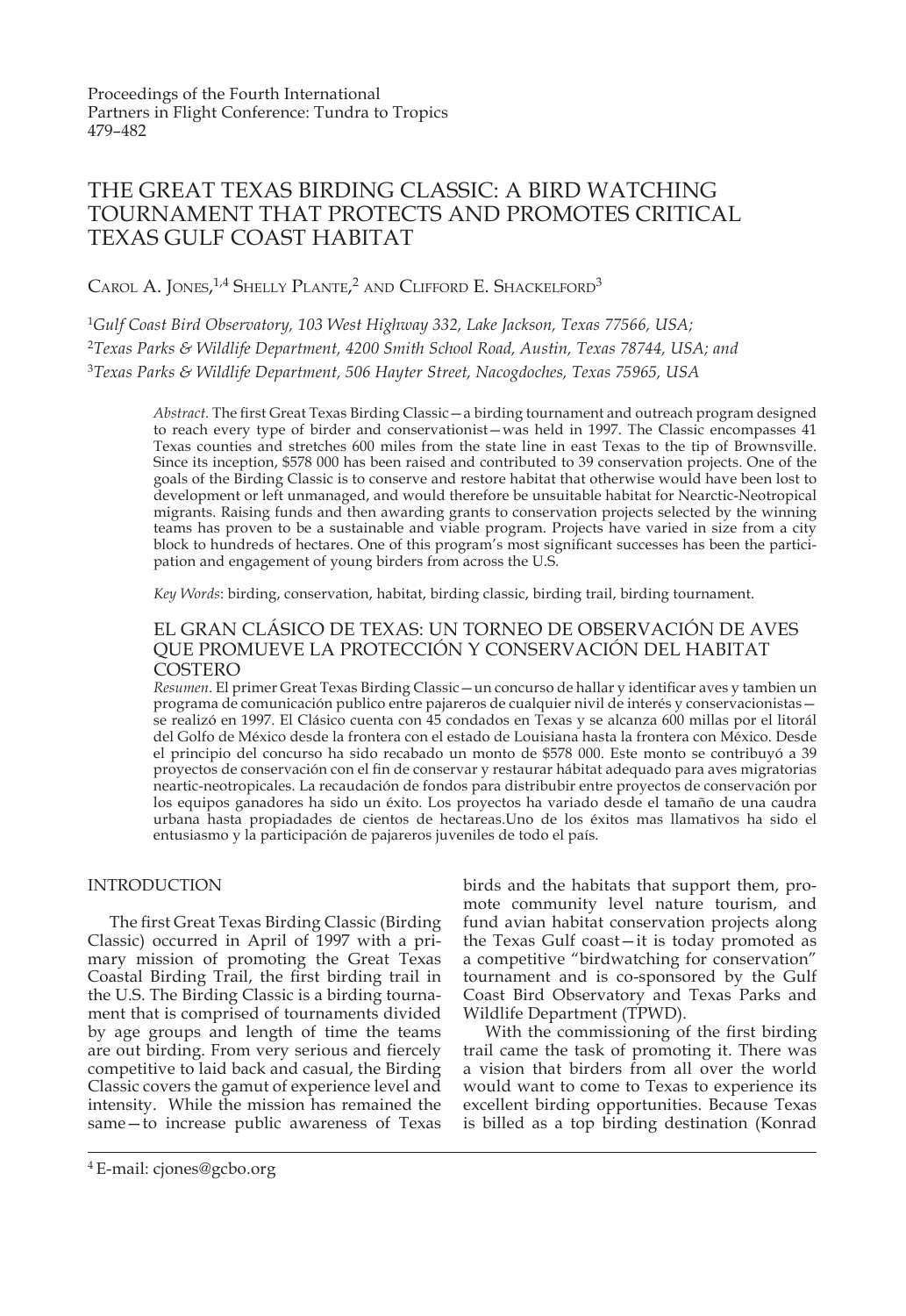1996), especially during spring migration, creating an event that both highlighted the Birding Trail and the spectacular birding during migration was initiated. The launch of the Great Texas Birding Classic was billed as "the biggest, longest and wildest bird watching tournament in the US." The first year was successful, with 27 teams competing.

The Birding Classic consists of teams of birders who count all the species of birds they can see or hear over various time periods and sections of the coast depending on the tournament they have chosen to participate. The top teams in several tournaments at the end of the week earn the privilege of deciding which habitat conservation projects will be funded by the Conservation Grant Awards. With the generous support of our partners, the Birding Classic donates at least \$50 000 each year directly to habitat conservation on the Texas coast.

Over 630 species of birds have been documented in Texas and more than 400 of those species can be found along the Texas coast during spring migration (Lockwood 2008). All of these birds rely on the diverse coastal habitat found in Texas. Unfortunately, each year more of this habitat is converted for human use. In the first ever 'State of the Birds' report (Butcher and Niven 2007), the National Audubon Society reported that almost 30% of North America's bird species are in "significant decline" and species of concern have been identified by Partners in Flight (Rich et al. 2004). And while conservation organizations and agencies are working harder than ever to preserve habitat, they all have resource limitations. It is the financial support of corporations, communities, local businesses, and individuals who enjoy birding that make additional habitat preservation, like through the Birding Classic, possible.

#### HOW THE BIRDING CLASSIC WORKS

The Birding Classic incorporates a mechanism that allows participants to be involved in the entire conservation process. First, each team assists with fundraising by identifying and recruiting companies, individuals or organizations to sponsor its team. Sponsorship funds and team entry fees are the source for the grants awarded each year. Participants are also encouraged to ask organizations that are actively involved in conservation work to submit proposals. This helps increase the number of highquality projects for consideration and, at the same time, may help to increase participation. When a team of highly motivated competitive birders work together to ensure funds go directly to a project they support, the competition to earn

the privilege of selecting the winning avian habitat conservation project is heightened.

The Birding Classic staff issues a call for proposals with a deadline several months before the competition begins. Proposals are then reviewed by the event sponsors and, once approved, become part of a list of projects eligible to receive Conservation Grants. Projects may be submitted for land acquisition, habitat restoration and enhancement, and visitor access improvements. Projects may occur on public or private lands that provide some level of public access. Preference is given to those projects that have the potential to benefit bird populations and protect or enhance areas important to birds. Grant amounts are \$20 000 (acquisition or restoration only), \$10 000, and \$3000. A project proposal may be submitted for all the different levels of funding.

All proposed projects must 1) be located within the official Great Texas Coastal Birding Trail counties, 2) be in long-term or permanent conservation status, and 3) not include funding for salaries (however, contracted professional services of 30% of the total budget are acceptable). Additionally, all projects must include an avian monitoring component as a measure of conservation success and incorporate one or more of the following categories: 1) acquisition of high priority habitats in areas of importance to large concentrations of breeding, migrating, or wintering birds, 2) restoration of high priority habitats, 3) wildlife viewing enhancement projects that allow some level of public access.

Further, sites should be natural areas or have good restoration potential. There is no minimum or maximum size, but boundaries must be clearly definable and large enough to encompass birds' needs, such as areas for feeding, roosting, and nesting. Areas may be protected as a preserve, refuge, sanctuary, or private lands with a conservation easement that are managed for wildlife.

Priority habitats are designated in the TPWD Wildlife Action Plan (Bender 2005) and include Coastal Prairie and Marshes, Oldgrowth Bottomland Forest, Coastal Oak Motte and Cheniers, Riparian Corridors, Mudflats, Beaches and Dunes, Laguna Madre Tidal Flats, Barrier Islands, Nesting Islands, and South Texas Plains. Important Avian Sites (Bender 2005) are also criteria to consider when a project proposal is written.

All awards are reimbursable grants (i.e., work or portions of the project must be completed and reported to the Birding Classic Coordinator before funds will be reimbursed) and all dollars must be spent over a period of 12 months within the 41 designated counties.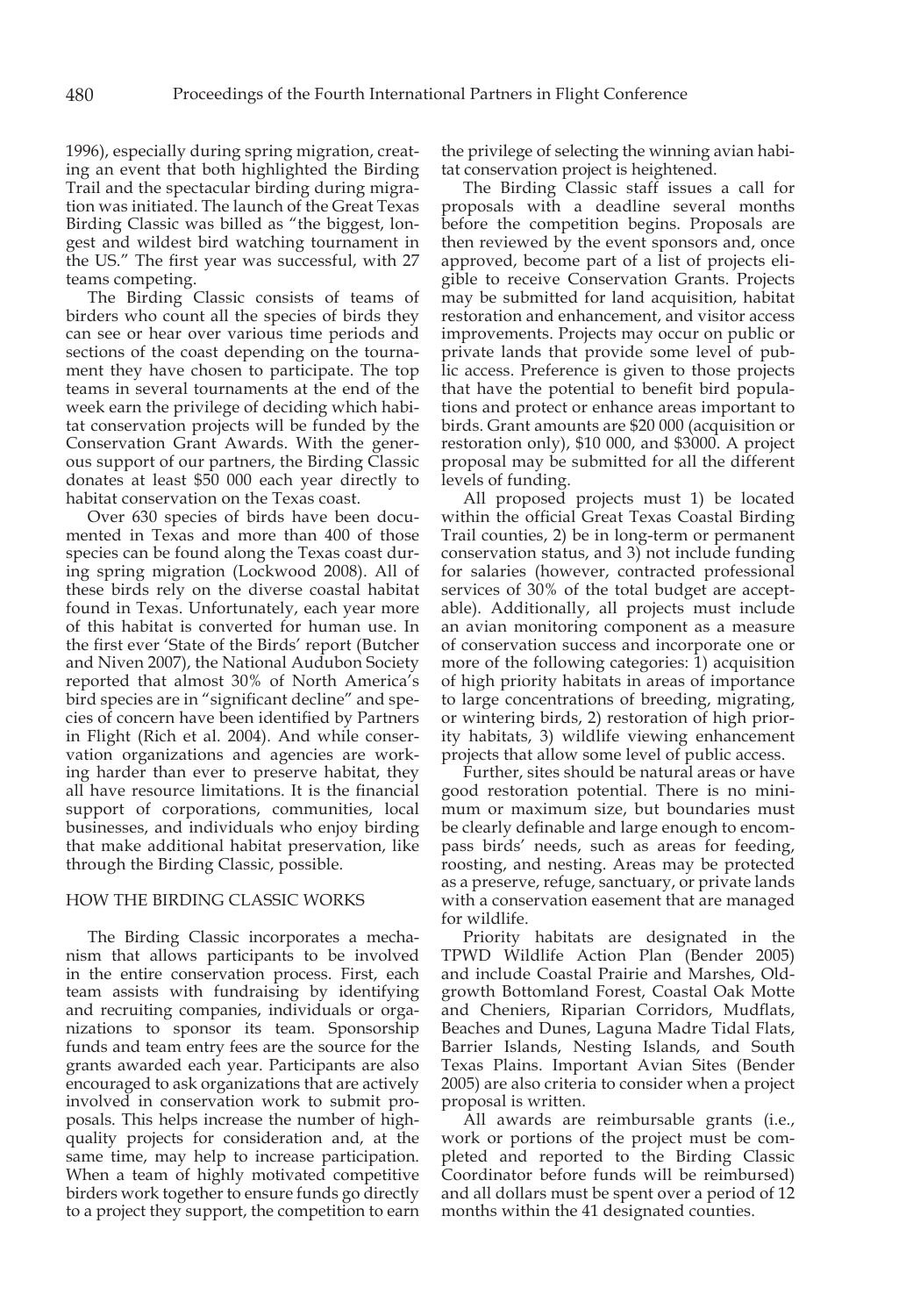

FIGURE 1. Types of projects that receive funding through the Great Texas Birding Classic and amounts that have gone to each.

Packets of approved projects are presented to winning teams at the Awards Brunch the Sunday morning following the conclusion of the competition on Saturday night. The number of conservation grants awarded each year is determined by the amount of money that has been raised through team sponsorships, contributions and an auction. Acquisition has accounted for more of the total project funding than restoration, enhancement, or monitoring (Fig. 1).

One of the Birding Classic's most significant successes has been the participation and engagement of youth birders from all across the US. There are two youth team age classes: Roughwings, aged 13 and under; and Gliders, aged 14–18. Once a young adult reaches 19, he/she competes in the adult tournaments. The number of youth teams has grown from 8 to as many as 27 and is dependent upon the number of committed adults and mentors who are willing to make the time to teach and guide young birders. Roughwing teams bird for eight hours and Gliders for twenty-four hours. The teams compete to win donated prizes such as binoculars or birding field guides.

The Great Texas Birding Classic is an outreach program designed to reach every level of birder and/or conservationist. There are a variety of tournaments to choose from and include: Weeklong, One-Day Sectional, Big Sit!, Gliders, Roughwings, and Outta-Sight Song Birders for the visually impaired.

The Weeklong tournament is five consecutive days of birding for adult participants. The team with the highest species count at the end of the five days is the team privileged to choose the conservation project awarded the highest value grant, usually \$20 000. Another adult tournament is the One-Day Sectional where teams choose one of the three sections of the Texas coast for a twenty-four hour competition. The top team from each of the three coastal sections will choose a project from the section of the coast where they competed. These grants are usually \$10 000 each.

A Big Sit! is a twenty-four hour birding competition in which teams of up to 10 individuals choose a specific 17-foot diameter circle and stay within that circle for the day. Any age birder can participate in the Big Sit! One of the unique aspects of this tournament is that the team doesn't have to have the highest species count to win the privilege of awarding a grant. The Big Sit! grant, called the Lone Star Bird Award, is by random drawing. A computer program chooses a bird from the Official Checklist. All teams that saw that species during their Big Sit! are then entered into another random drawing. The selected team chooses the project from the pre-approved Lone Star Bird Award project submissions. Youth tournaments, Roughwings, and Gliders were discussed above.

The last tournament that is part of the Birding Classic is the Outta-sight Song Birder Tournament. Participants of these teams are blind or visually impaired and therefore identify bird species by their calls. There is no age requirement and teams of up to five participants compete to win donated prizes.

Not only is the Birding Classic a conservation initiative, it is also an on-going program to reach out and help educate birders of all ages and experience levels. Observation skills and species identification are key requirements that participants learn and develop. Tied closely to this is learning the preferred habitat type of various species. Discussions that birders have during scouting and during the competition are often about the quality of the habitat and why more birds or fewer birds are at one location over another. Repeat participants see the impact of human activity on their birding routes, when one year they find certain species at a specific location and the next year they find a housing development. There is no better method of learning about and seeing first hand the impact of human activity. To this end, the positive impact of the Birding Classic's conservation grants to preserve and restore habitat that the birds can use is increasingly important. This is a way to learn about and experience all of nature.

Communities throughout the Great Texas Coastal Birding Trail are important supporters and contributors to the tournament and participate as hosts for one of the sanctioned events associated with the Birding Classic such as the